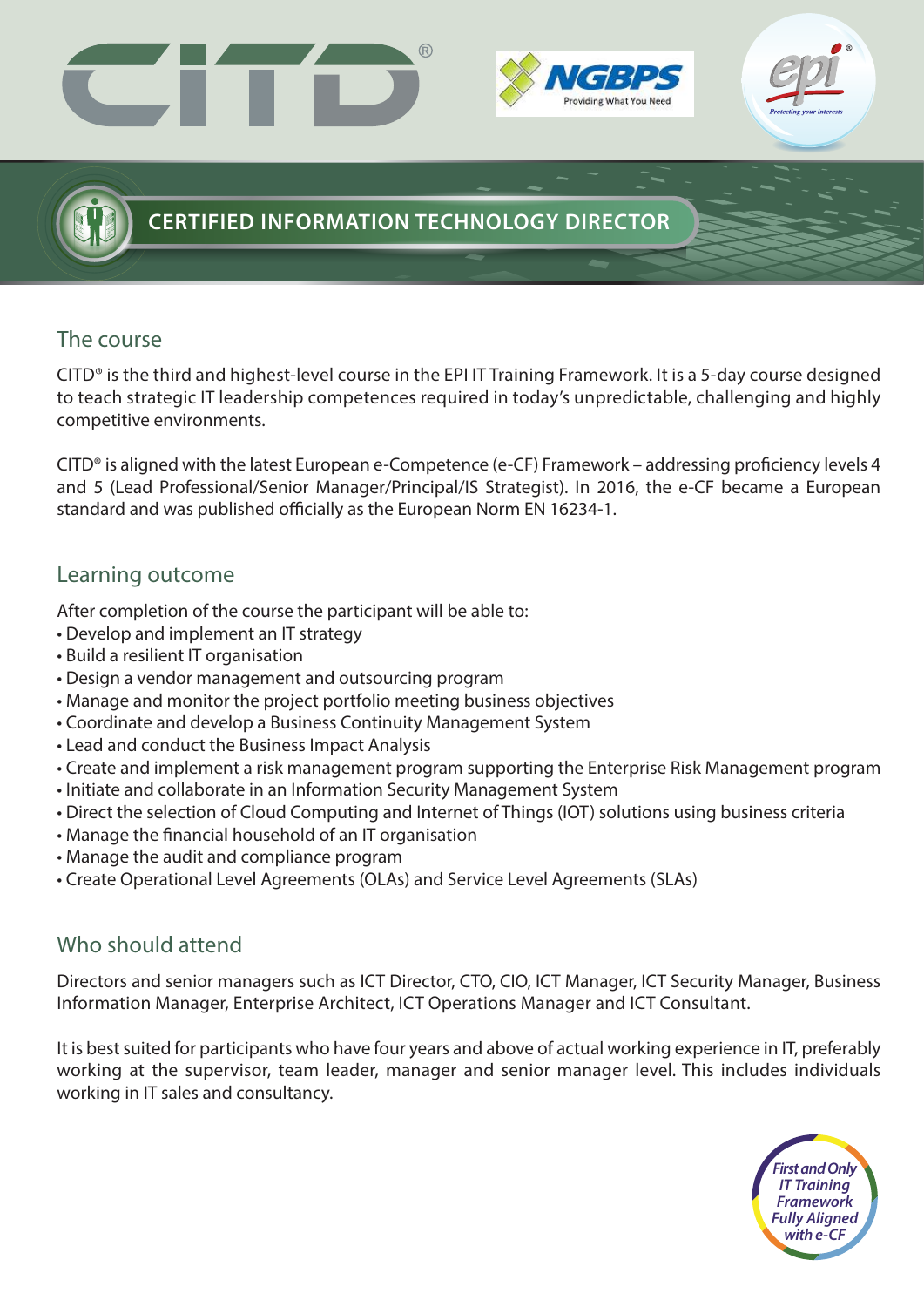## **Course Content**

#### **IT Strategy**

- Strategy
- Senior IT roles
- IT / IS strategy models
- IT / IS strategy plan development
- Enterprise Architecture (EA)
- IT Governance
- Technology trends
- R&D / innovation
- Sustainable development

#### **Digital Transformation**

- What is digital transformation
- Drivers and benefits
- Digital transformation frameworks
- Adoption rate
- Corporate examples

#### **IT Organization**

- IT operations structure and staff levels
- Application management structure and staff levels
- Other staff considerations
- Staffing strategy
- Competency framework
- Agencies / Technical recruiters
- Interviewing contractors
- 10% attrition model
- Staff retention
- Compensation
- Handling layoffs

#### **Vendors Management**

- Vendor management
- Outsourcing strategy
- Legal considerations
- Outsourcing models
- Selection of outsourcing supplier
- Tender and contract negotiations
- Service Level Agreement
- Contract management
- Back sourcing

#### **Service Level Management**

- Service Level Management (SLM)
- Terminology
- Objective, scope and process activities
- Monitoring, reporting and review
- Critical Success Factors (CSFs) and Key Performance Indicators (KPIs)
- Metrics
- Content of SLA / OLA / review meetings
- BRM versus SLM
- **Project and Portfolio Management**
	- Project portfolio management
	- Project associated issues
	- Project prioritizing
	- Financial value
	- Business value
	- Risk
	- Other factors
	- Organizational capacity
	- Commissioning

#### **Business Continuity Management**

- Business continuity<br>- Plan Do Check Act (
- Plan Do Check Act (PDCA) model
- Context
- Scope
- Leadership
- Roles and responsibilities
- Resources
- Competences
- Documentation
- Awareness & Communication
- Business Impact Analysis (BIA)
- Performance evaluation
- Continual improvement

#### **Risk Management**

- Enterprise Risk Management (ERM)
- Risk management guidelines
- Terminology
- Risk management software
- Context establishment
- Risk identification
- Risk analysis
- Risk evaluation
- Risk treatment
- Communication
- Monitoring and review

#### **Information Security Management**

- Standard and guidelines
- $-$  ISMS
- Business case / project proposal
- ISMS implementation
- Context of the organization
- Leadership
- Planning
- Support
- Operation
- Performance evaluation
- Improvement
- General Data Protection Regulation (GDPR)
- **Cloud Computing**
	- Cloud computing guidelines
	- Characteristics - Service models

- Strategy

- Security

Glossary

- Risk - Security

 Categories Challenges - Ecosystem - Strategy

- Deployment models

- Business continuity - Migration strategy

**Internet of Things (IoT)** - Internet of Things (IoT)

Cost considerations

**Financial Management** - Budget categories - Budget estimates - Budget methods - Net Present Value (NPV) - Internal Rate of Return (IRR) - Budget benchmarking - Monitoring the budget

- Chargeback - Showback - IT cost savings

 Guidelines - Regulations Types of audits

- Stage 1 audit - Stage 2 audit

**Audit and Compliance**

Audit, compliance and conformance

- ISO management standards

- Corrective Actions Report (CAR)  $-$  Surveillance and recertification audit

CITO

- Standards / protocols / communication

- Financial considerations - Legal and compliance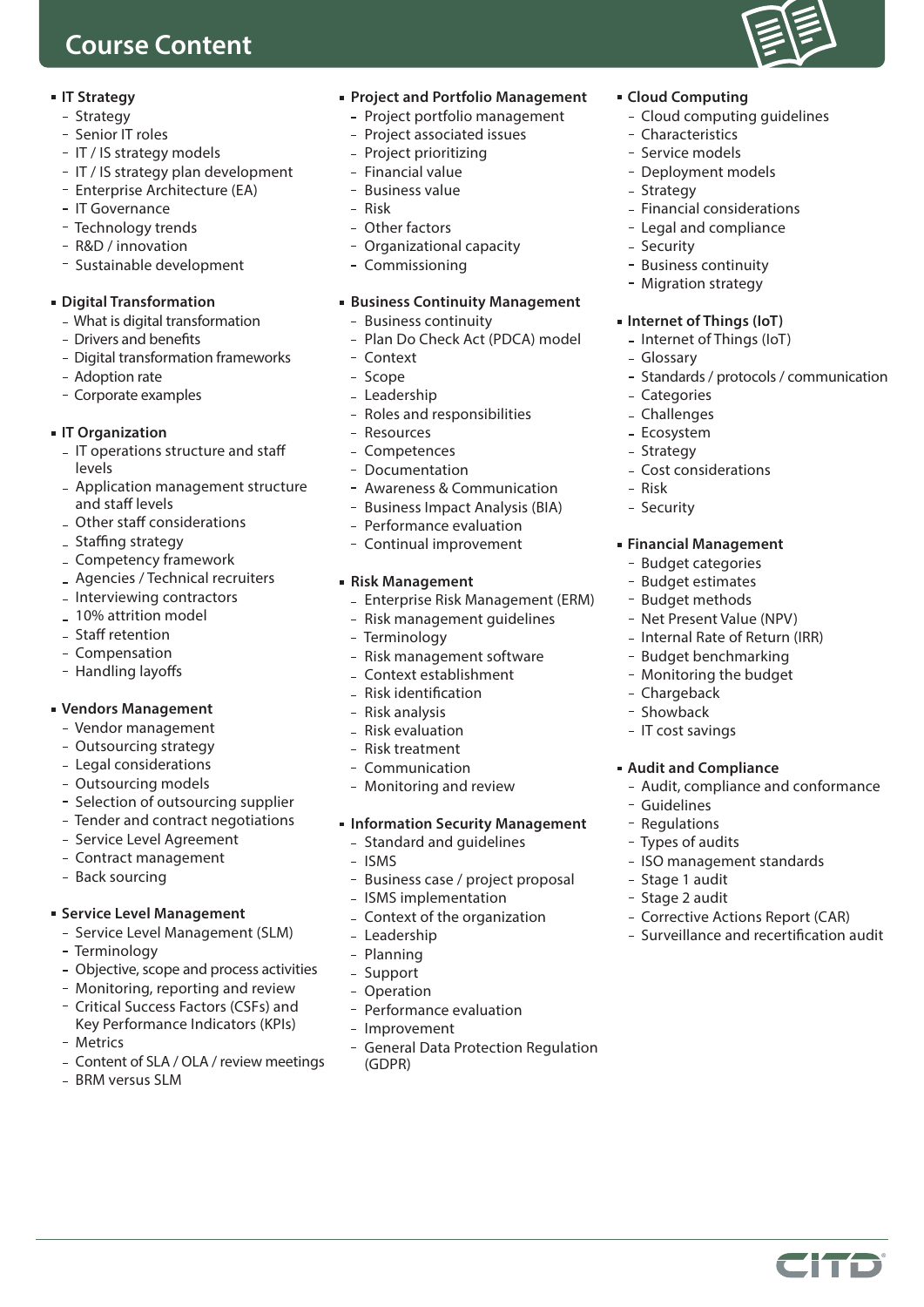## **Exam**

Certification exams are administered at the end of the last training day by an authorised training partner. The exam is a 90-minute closed book exam, with 60 multiple-choice questions. The candidate requires a minimum of 39 correct answers to pass the exam.

# **Certification**

Candidates who successfully pass the exam will receive the official 'Certified Information Technology Director' certificate. The certification is valid for three years after which the candidate needs to re-certify.

# **Global accreditation and recognition**

The CITD® course material and exam are globally accredited by EXIN. EXIN is a world leading provider of independent certification and accreditation in the IT and data centre sectors. EXIN is ISO-certified (ISO 9001:2008). Operating



according to ISO 17024, ISO 27001 and EN 45011, EXIN continuously monitor the quality of exams and accreditations. More than 2 million professionals have been certified by EXIN worldwide.

# **ITCPT (IT Career Planning Tool)**

Generate your own personalised IT career plan. Whether you are already working in the IT industry or just starting out, this tool allows you to generate a career development plan from where you are now to where you want to be in future. It identifies for you the competences (skills and knowledge) you will need for your current and/or future job roles, enabling you to plan for your career and acquire the required competences. Start here - [www.epi-ap.com/itcpt](https://www.epi-ap.com/itcpt/)